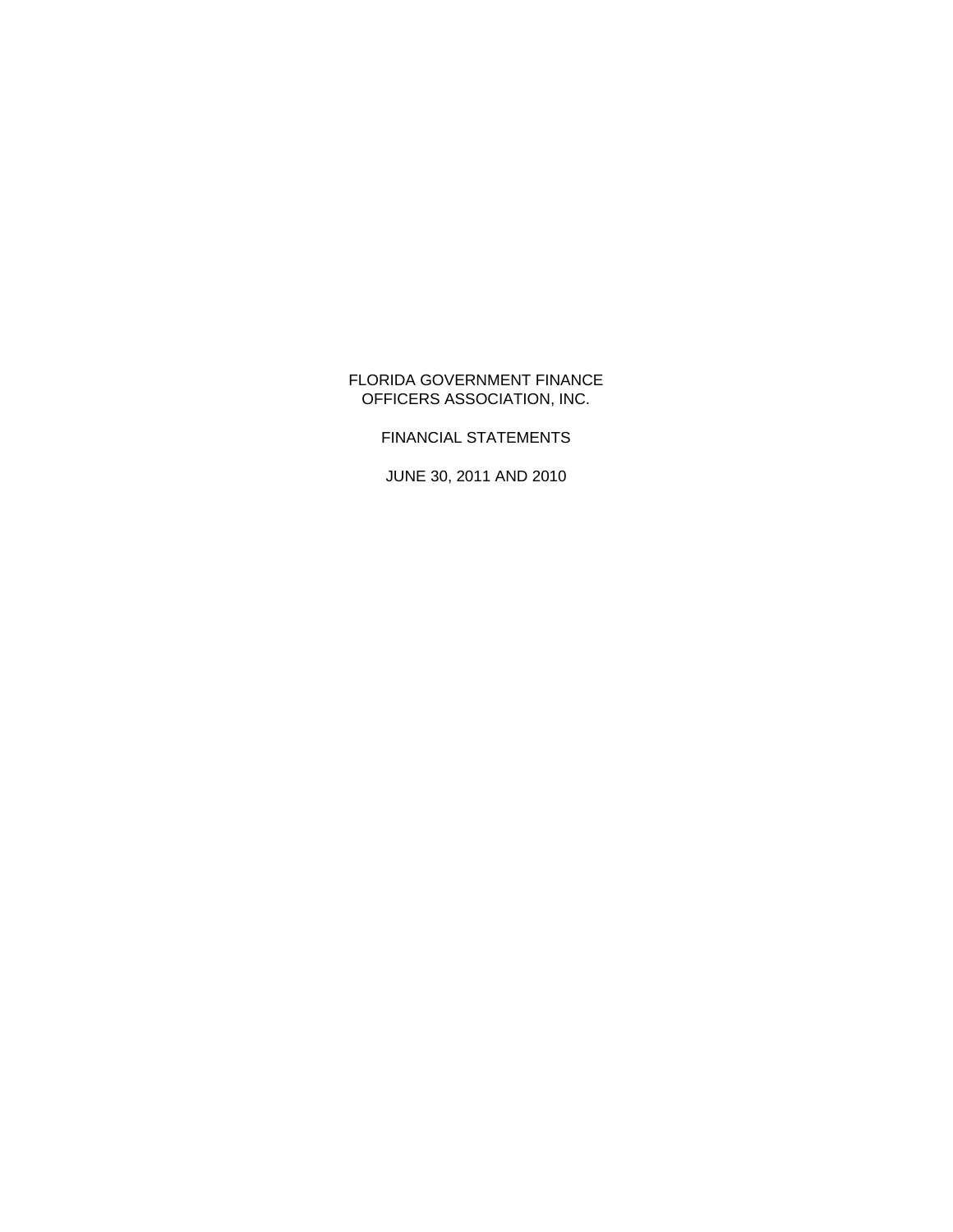### Florida Government Finance Officers Association, Inc. Financial Statements June 30, 2011 and 2010

## TABLE OF CONTENTS

| Title                            | Page Number |
|----------------------------------|-------------|
| INDEPENDENT AUDITORS' REPORT     |             |
| STATEMENTS OF FINANCIAL POSITION | 2           |
| STATEMENTS OF ACTIVITIES         | 3           |
| STATEMENTS OF CASH FLOWS         | $4 - 5$     |
| NOTES TO FINANCIAL STATEMENTS    | 6 - 7       |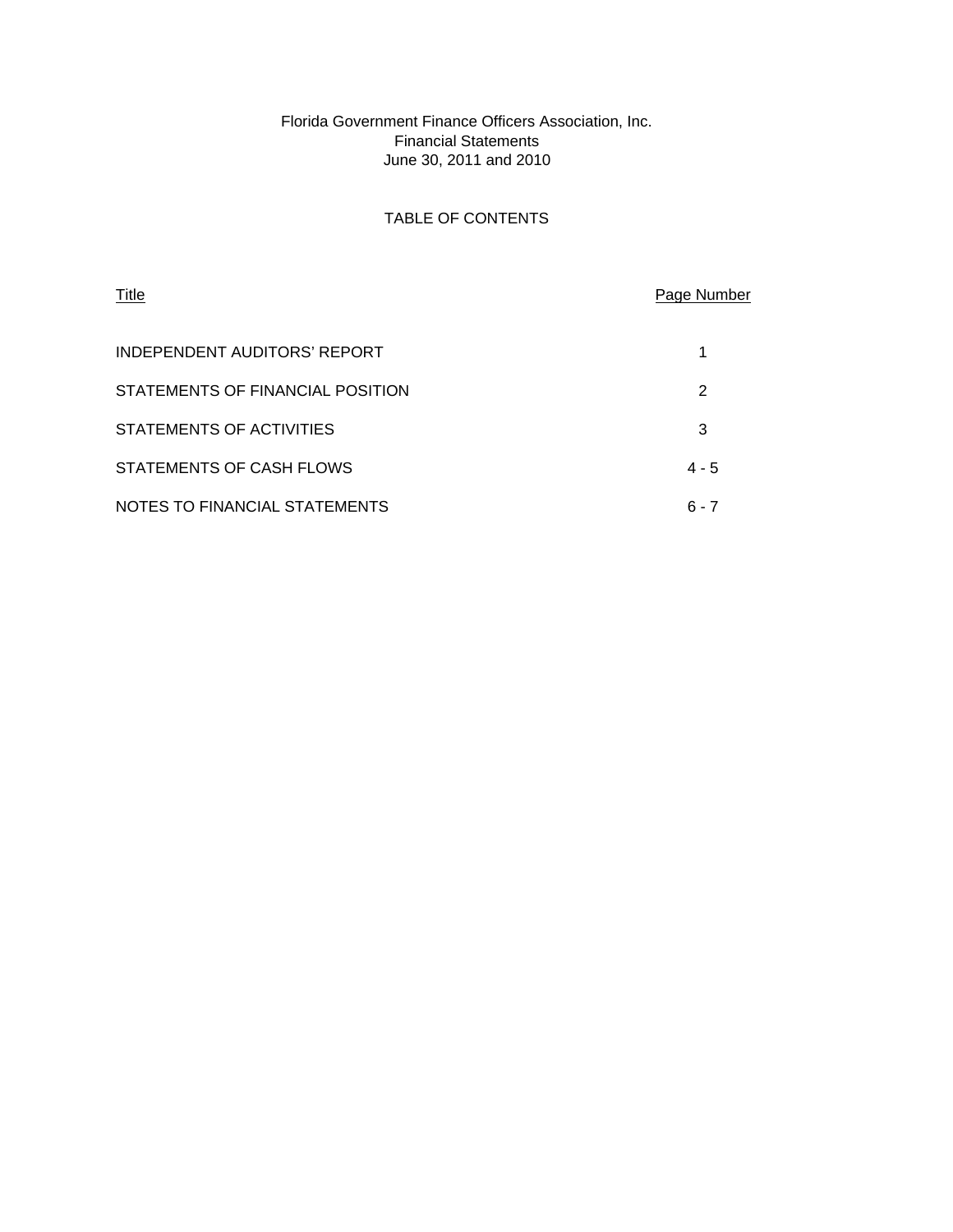Jack F. Shorstein, C.P.A. Samuel R. Shorstein, C.P.A. Mark J. Shorstein, C.P.A. Michael K. Parrish, C.P.A. Barbara J. Houston, C.P.A. O.J. Young Margaret R. Conover, C.P.A. Joan B. Moell, C.P.A. Walter L. Hunter, C.P.A. H. Dan Hooper, C.P.A.

**SHORSTEIN & SHORSTEIN, P.A. CERTIFIED PUBLIC ACCOUNTANTS** 8265 BAYBERRY ROAD JACKSONVILLE, FLORIDA 32256

> Telephone (904) 739-1311 Facsimile (904) 739-2069 Website www.shorsteincpa.com

November 15, 2011

**Independent Auditors' Report** 

To the Board of Directors of the **Florida Government Finance** Officers Association, Inc.:

We have audited the accompanying statements of financial position of the Florida Government Finance Officers Association, Inc. (Association) (a nonprofit organization) as of June 30, 2011 and 2010 and the related statements of activities and cash flows for the years then ended. These financial statements are the responsibility of the Association's management. Our responsibility is to express an opinion on these financial statements based on our audits.

We conducted our audits in accordance with auditing standards generally accepted in the United States of America. Those standards require that we plan and perform the audit to obtain reasonable assurance about whether the financial statements are free of material misstatement. An audit includes consideration of internal control over financial reporting as a basis for designing audit procedures that are appropriate in the circumstances, but not for the purpose of expressing an opinion on the effectiveness of the Association's internal control over financial reporting. Accordingly, we express no such opinion. An audit also includes examining, on a test basis, evidence supporting the amounts and disclosures in the financial statements, assessing the accounting principles used and significant estimates made by management, as well as evaluating the overall financial statement presentation. We believe that our audits provide a reasonable basis for our opinion.

In our opinion, the financial statements referred to above present fairly, in all material respects, the financial position of the Florida Government Finance Officers Association. Inc. as of June 30, 2011 and 2010, and the changes in its net assets and its cash flows for the years then ended in conformity with accounting principles generally accepted in the United States of America.

Shoraten + Shoraten, P.A.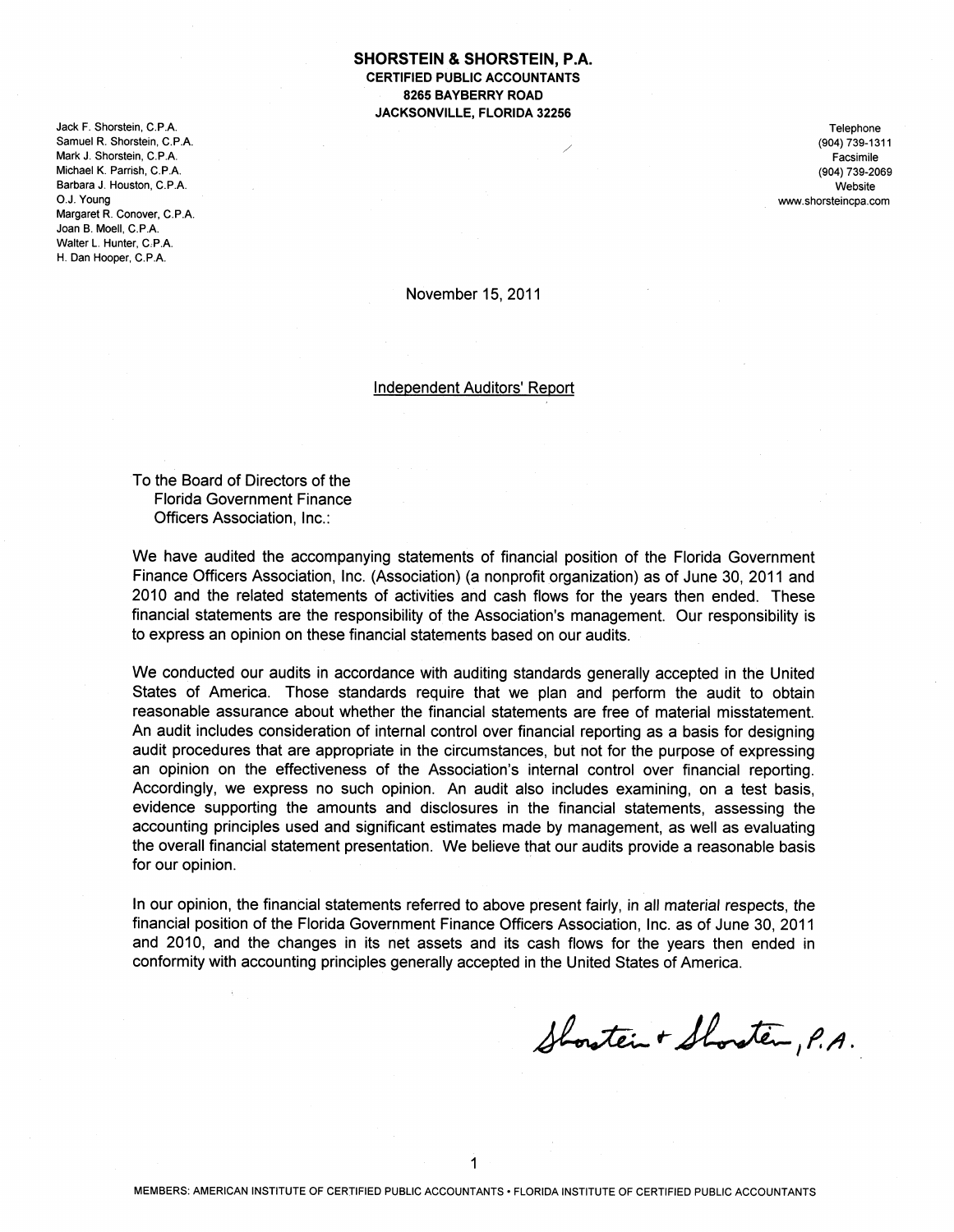# Florida Government Finance Officers Association, Inc. STATEMENTS OF FINANCIAL POSITION June 30, 2011 and 2010

### **ASSETS**

| 2010         | 2011    |                                                      |
|--------------|---------|------------------------------------------------------|
|              |         | <b>Current Assets</b>                                |
| \$<br>65,208 | 519,944 | \$<br>Cash and Cash Equivalents                      |
| 232,038      | 50,475  | Investments                                          |
|              | 10,135  | Accounts Receivable - Florida League of Cities, Inc. |
| 62,761       | 29,601  | Accounts Receivable - Other                          |
| 8,848        | 7,316   | Prepaid Expenses and Other Current Assets            |
| 368,855      | 617,471 | <b>Total Current Assets</b>                          |
|              |         | <b>Equipment</b>                                     |
| 9,433        | 9,433   | <b>Computer and Equipment</b>                        |
| (8,398)      | (8,746) | Less: Accumulated Depreciation                       |
| 1,035        | 687     | Net Equipment                                        |
|              |         | <b>Other Assets</b>                                  |
| 6,500        | 4,000   | Deposits                                             |
| 376,390      | 622,158 | <b>Total Assets</b>                                  |
|              |         | <b>LIABILITIES AND NET ASSETS</b>                    |

| <b>Current Liabilities</b>                                     |               |               |
|----------------------------------------------------------------|---------------|---------------|
| <b>Accounts Payable</b>                                        | \$<br>342,816 | \$<br>88,744  |
| Deferred Revenues                                              | 11,340        | 11,725        |
| <b>Total Current Liabilities</b>                               | 354,156       | 100,469       |
| <b>Unrestricted Net Assets</b>                                 | 268,002       | 275,921       |
| <b>Total Liabilities and Unrestricted</b><br><b>Net Assets</b> | \$<br>622,158 | \$<br>376,390 |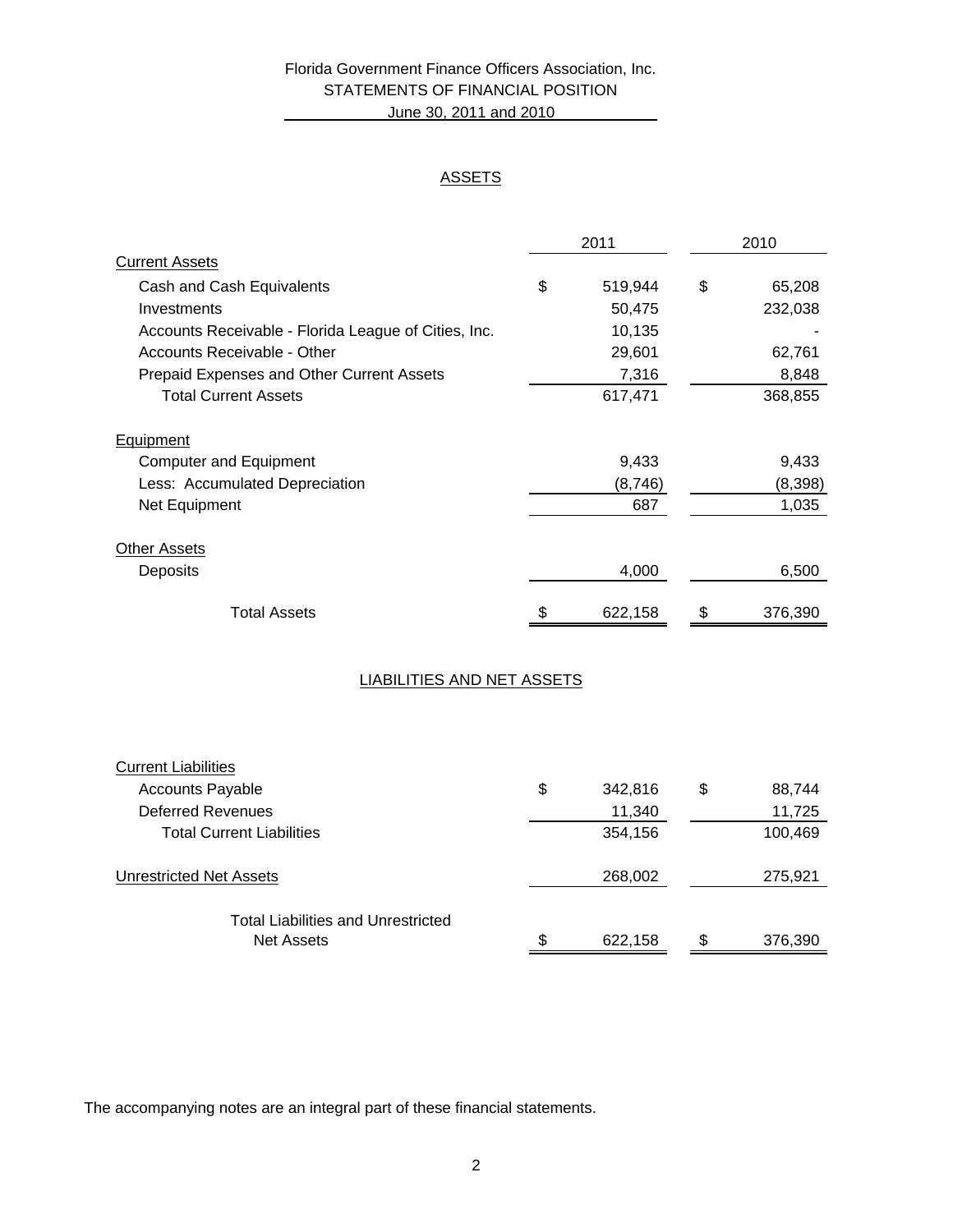# Florida Government Finance Officers Association, Inc. STATEMENTS OF ACTIVITIES For the Years Ended June 30, 2011 and 2010

|                                                | Year Ended<br>June 30,<br>2011 |          | <b>Year Ended</b><br><b>June 30,</b><br>2010 |         |
|------------------------------------------------|--------------------------------|----------|----------------------------------------------|---------|
| Revenues                                       |                                |          |                                              |         |
| <b>Membership Dues</b>                         | \$                             | 68,565   | \$                                           | 70,115  |
| <b>Conference Revenue</b>                      |                                | 374,717  |                                              | 386,405 |
| <b>Career Development Seminars</b>             |                                | 14,780   |                                              | 28,915  |
| <b>School of Governmental Finance</b>          |                                | 63,888   |                                              | 75,340  |
| Investment Income                              |                                | 2,744    |                                              | 5,794   |
| <b>CGFO</b> Fees                               |                                | 18,725   |                                              | 26,100  |
| Miscellaneous Income                           |                                | 358      |                                              | 2,640   |
| <b>Total Revenues</b>                          |                                | 543,777  |                                              | 595,309 |
| <b>Expenses</b>                                |                                |          |                                              |         |
| <b>Conference Expenses</b>                     |                                | 330,264  |                                              | 353,803 |
| <b>Career Development Seminars</b>             |                                | 15,597   |                                              | 26,819  |
| School of Governmental Finance                 |                                | 73,904   |                                              | 78,679  |
| Other Programs                                 |                                | 61,290   |                                              | 55,273  |
| <b>General and Administrative</b>              |                                | 70,641   |                                              | 67,497  |
| <b>Total Expenses</b>                          |                                | 551,696  |                                              | 582,071 |
| (Decrease) Increase in Unrestricted Net Assets |                                | (7, 919) |                                              | 13,238  |
| Unrestricted Net Assets, Beginning of Period   |                                | 275,921  |                                              | 262,683 |
| Unrestricted Net Assets, End of Period         | \$                             | 268,002  | \$                                           | 275,921 |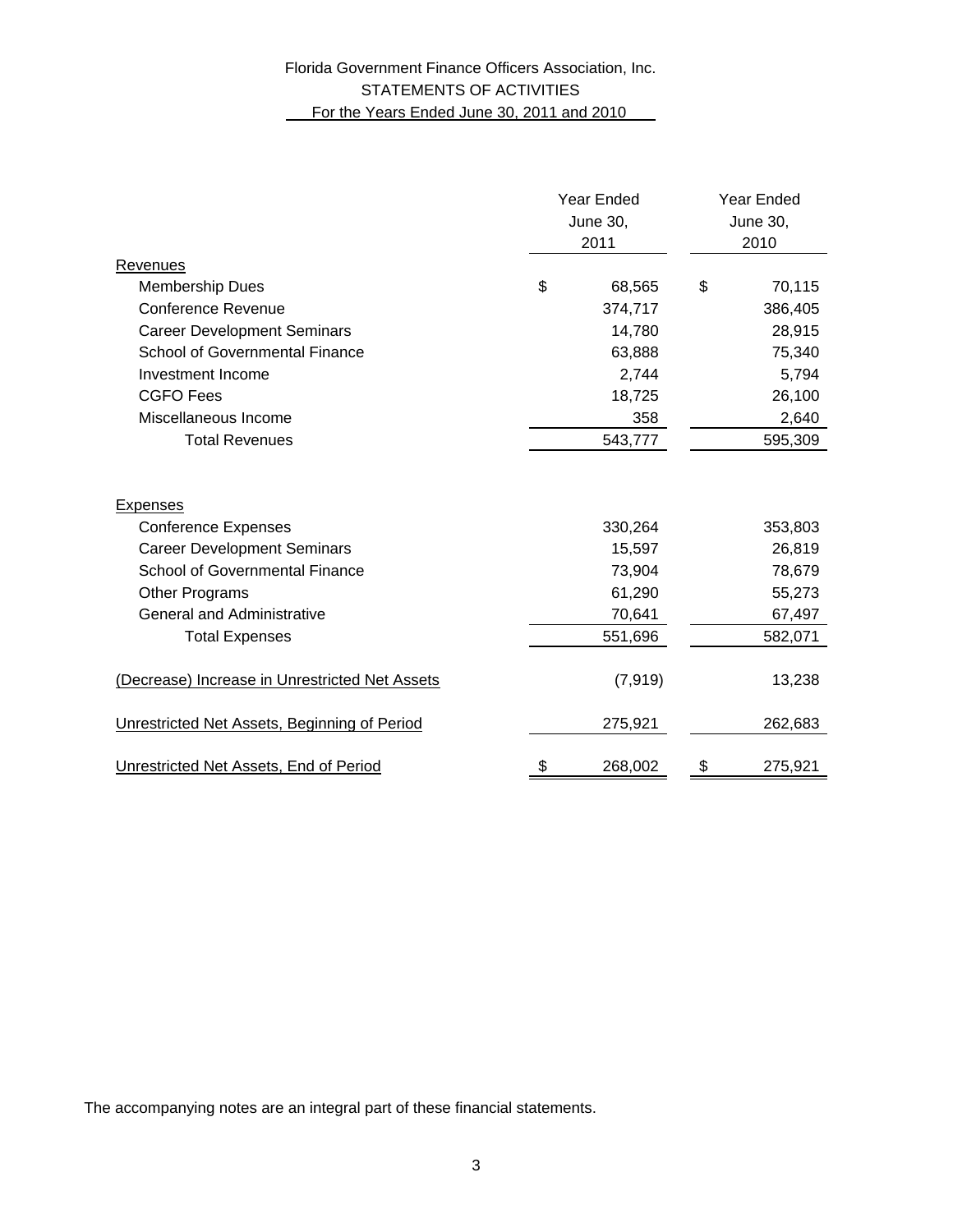# Florida Government Finance Officers Association, Inc. STATEMENTS OF CASH FLOWS For the Years Ended June 30, 2011 and 2010

|                                                      | Year Ended<br>June 30,<br>2011 |            | Year Ended<br>June 30,<br>2010 |            |
|------------------------------------------------------|--------------------------------|------------|--------------------------------|------------|
| <b>Cash Flows from Operating Activities</b>          |                                |            |                                |            |
| Receipts from Members and Associates                 | \$                             | 361,592    | \$                             | 400,890    |
| Receipts from Exhibitors and Hotel Sites             |                                | 202,115    |                                | 145,070    |
| Interest and Dividends                               |                                | 2,710      |                                | 6,678      |
| Fees Paid to Florida League of Cities, Inc.          |                                | (116, 654) |                                | (113, 592) |
| Payments to Vendors                                  |                                | (176,590)  |                                | (726,442)  |
| Net Cash Provided/(Used) by Operating Activities     |                                | 273,173    |                                | (287,396)  |
| Cash Flows from Investing Activities                 |                                |            |                                |            |
| Proceeds from Redemption of Certificates of Deposit  |                                | 234,234    |                                | 104,072    |
| <b>Investment in Certificates of Deposit</b>         |                                | (52, 671)  |                                | (131,581)  |
| Net Cash Provided/(Used) by Investing Activities     |                                | 181,563    |                                | (27, 509)  |
| Net Increase/(Decrease) in Cash and Cash Equivalents |                                | 454,736    |                                | (314, 905) |
| Cash and Cash Equivalents, Beginning of Period       |                                | 65,208     |                                | 380,113    |
| Cash and Cash Equivalents, End of Period             | \$                             | 519,944    | \$                             | 65,208     |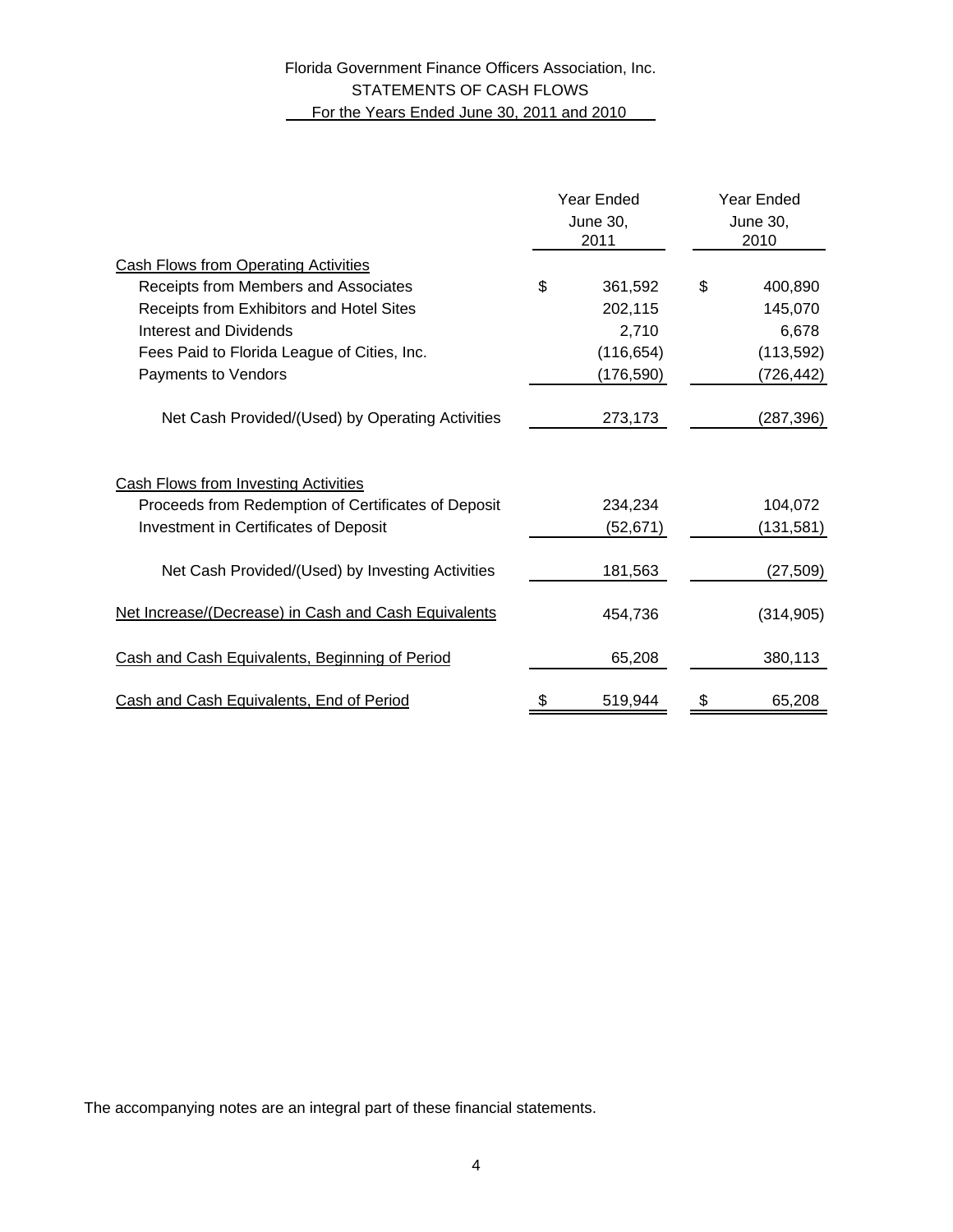# Florida Government Finance Officers Association, Inc. STATEMENTS OF CASH FLOWS For the Years Ended June 30, 2011 and 2010

| Reconciliation of (Decrease)/Increase in Net Assets to<br>Net Cash Provided/(Used) by Operating Activities<br>(Decrease)/Increase in Net Assets<br>\$<br>\$<br>(7, 919) | Year Ended<br>June 30,<br>2010 |  |
|-------------------------------------------------------------------------------------------------------------------------------------------------------------------------|--------------------------------|--|
|                                                                                                                                                                         |                                |  |
|                                                                                                                                                                         |                                |  |
|                                                                                                                                                                         | 13,238                         |  |
| Adjustments to Reconcile (Decrease)/Increase in                                                                                                                         |                                |  |
| Net Assets to Net Cash Provided/(Used) by                                                                                                                               |                                |  |
| <b>Operating Activities:</b>                                                                                                                                            |                                |  |
| Depreciation<br>348                                                                                                                                                     | 555                            |  |
| Decrease/(Increase) in Accounts Receivable<br>23,025                                                                                                                    | (51, 359)                      |  |
| Decrease/(Increase) in Prepaid Expenses and                                                                                                                             |                                |  |
| <b>Other Current Assets</b><br>1,532                                                                                                                                    | (3,267)                        |  |
| Decrease in Deposits<br>2,500                                                                                                                                           | 1,150                          |  |
| Increase/(Decrease) in Accounts Payable<br>254,072                                                                                                                      | (248, 098)                     |  |
| (Decrease)/Increase in Deferred Revenue<br>(385)                                                                                                                        | 385                            |  |
| Net Cash Provided/(Used) by Operating                                                                                                                                   |                                |  |
| Activities<br>273,173                                                                                                                                                   | (287,396)                      |  |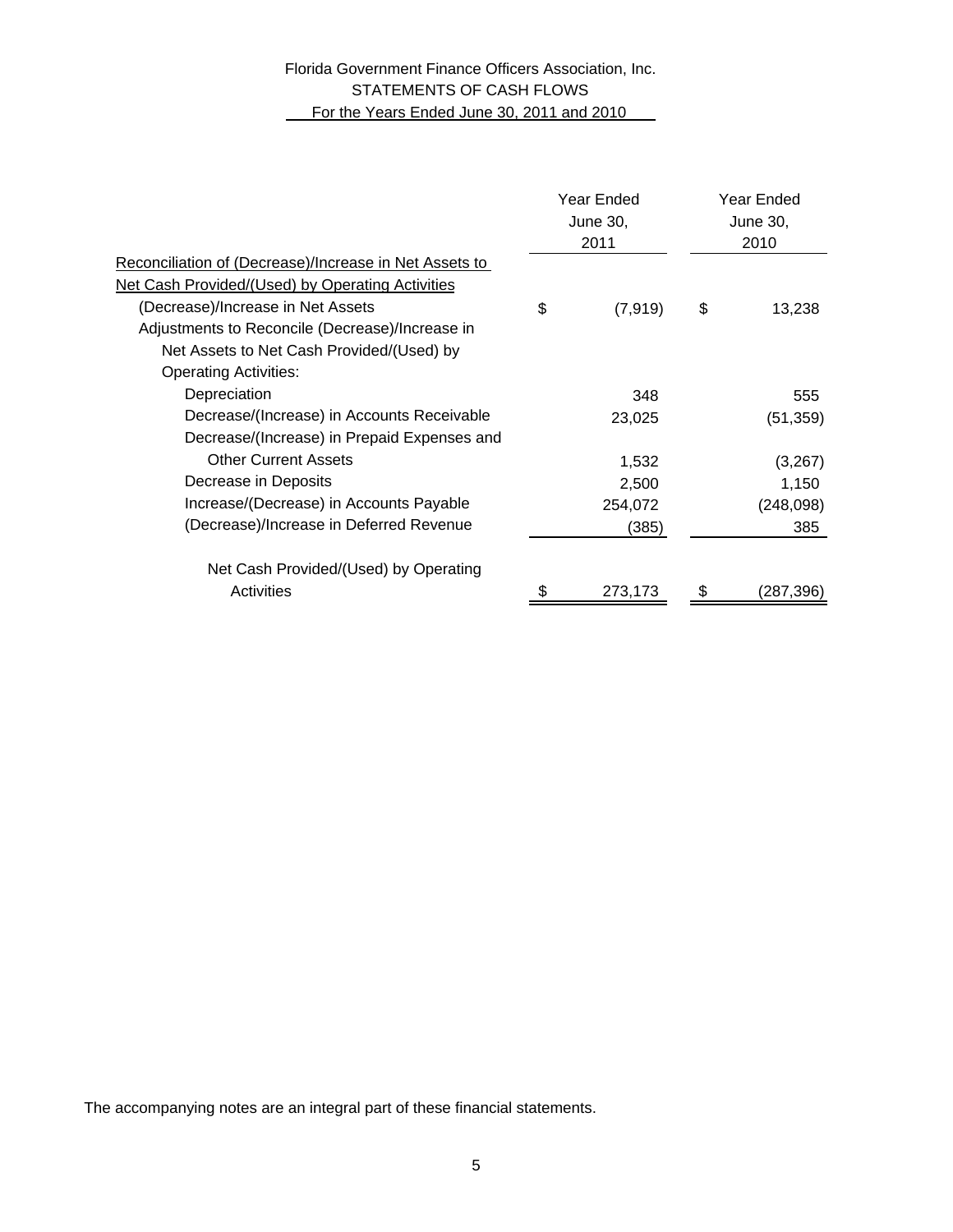#### Note 1 - Organization and Significant Accounting Policies

- A. The Florida Government Finance Officers Association, Inc. (Association) is an organization whose purpose is to promote the improvement of government financial administration in Florida.
- B. Revenues and expenses are recorded on the accrual basis.
- C. The Association is exempt from federal income taxes under Section  $501(c)(6)$  of the Internal Revenue Code.
- D. The preparation of financial statements in conformity with generally accepted accounting principles requires management to make estimates and assumptions that affect certain reported amounts and disclosures. Accordingly, actual results could differ from those estimates.
- E. The Association considers all highly liquid debt instruments purchased with a maturity of three months or less to be cash equivalents.
- F. The Association maintains a portion of its cash and cash equivalents in bank deposit accounts which, at times, may exceed federally insured limits. The amount on deposit at June 30, 2011 did not exceed these limits. Additionally, approximately \$280,000 and \$30,000 were invested in a money market account at June 30, 2011 and 2010, respectively, which is not insured. The Association has not experienced any losses in such accounts and believes it is not exposed to any significant credit risk with respect to cash and cash equivalents.
- G. Equipment is recorded at cost. Depreciation is provided on the straight-line method over the estimated useful lives.
- H. The Association reports donor-restricted contributions whose restrictions are met in the same reporting period as unrestricted program revenue.
- I. Management has evaluated subsequent events through November 15, 2011, the date the financial statements were available to be issued.